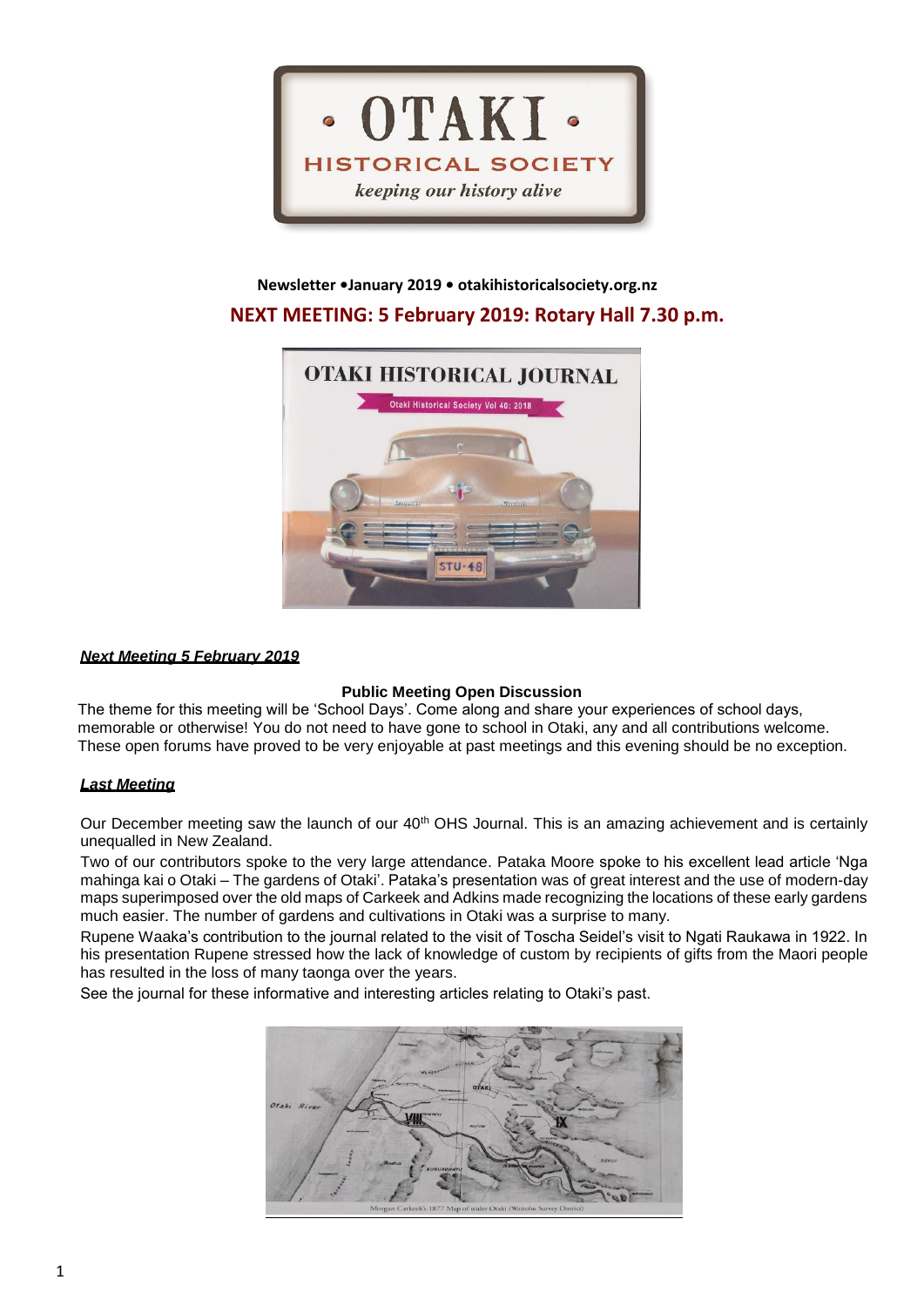At the beginning of a new year it is timely to give an update of some of the history related organisations in Otaki.

# *Otaki Genealogy Society*

Follow the link to see details of meetings, copies of newsletters, research assistance (every Wednesday at Otaki Library), available resources and contact information. [https://www.genealogy.org.nz/Otaki\\_142.aspx](https://www.genealogy.org.nz/Otaki_142.aspx)

# *Otaki Museum*

The Otaki Museum on Main Street, Otaki is governed by the Otaki Heritage Bank Preservation Trust. The Trust was established in 2003.

The goal of the Trust is to collect, preserve and share Otaki's history through a programme of changing exhibitions of stories, images and other artifacts.The museum also holds a collection of objects and records relating to the town's history which is catalogued for easy reference.

Admission is free and the museum is open Thursday to Saturday 10am to 2pm.

More information can be found at<http://www.otakimuseum.co.nz/>

# *Otaki Historical Society*

Formed 41 years ago, the Otaki Historical Society exists to foster an interest in Otaki's history. This is achieved mainly by publishing the annual Otaki Historical Journal, which records the town's history through researched and contributed articles that include personal and family memoirs, researched articles about aspects of Otaki history, reprints of relevant extracts from magazines, books or historical documents, and occasionally personal opinion. The OHS is an incorporated society and holds public meetings on the first Tuesday of February, April, June, August, October and December.

The Historical Society rents a room at the museum for the storage of their resources and records and monthly committee meetings are held at the museum. All photographs and documents etc belonging to the society are also entered into the cataloguing system owned by the museum for the use of both organisations.

A memorandum of understanding exists between the society and the museum ensuring the valuable memorabilia etc housed at the museum is stored and cared for as carefully as the original owners would have wished. Historical information and artefacts held by both organisations are used in exhibitions.

The three organisations have worked together on several projects with the Genealogy Society providing valuable input to the Women's Suffrage and WW1 exhibitions. They also contributed to the Historical Society's 40<sup>th</sup> anniversary by providing an informative exhibition and being on site for the three weeks of the celebrations held at the museum.

<https://www.otakihistoricalsociety.org.nz/>

<https://www.facebook.com/otakihistoricalsociety/>

# *Other Updates*

## **2018 Journal**

The journal has been very well received and sales to date have been strong.

# *Previous Journals*

The society has past journals available for sale at varying prices (from \$5). Please contact us to confirm the availability and cost of any of these journals you are interested in.

**Note:** Digitised copies of out of print journals and/or articles from any of our journals can be purchased from the society. Contact us for costs and further details.

## *OHS Website and Index*

The updated 1978 -2017 index is now available on the website. [www.otakihistoricalsociety.org.nz](http://www.otakihistoricalsociety.org.nz/) The index is a valuable tool for researchers and members seeking information relating to the content of our 39 journals. Use the index to see if your interest (or family) are mentioned. If you find relevant information, refer to your journals or contact the Society. **The updated index containing entries from the 2018 issue will be available shortly**. We continue to receive an increasing number of queries and new members through the site.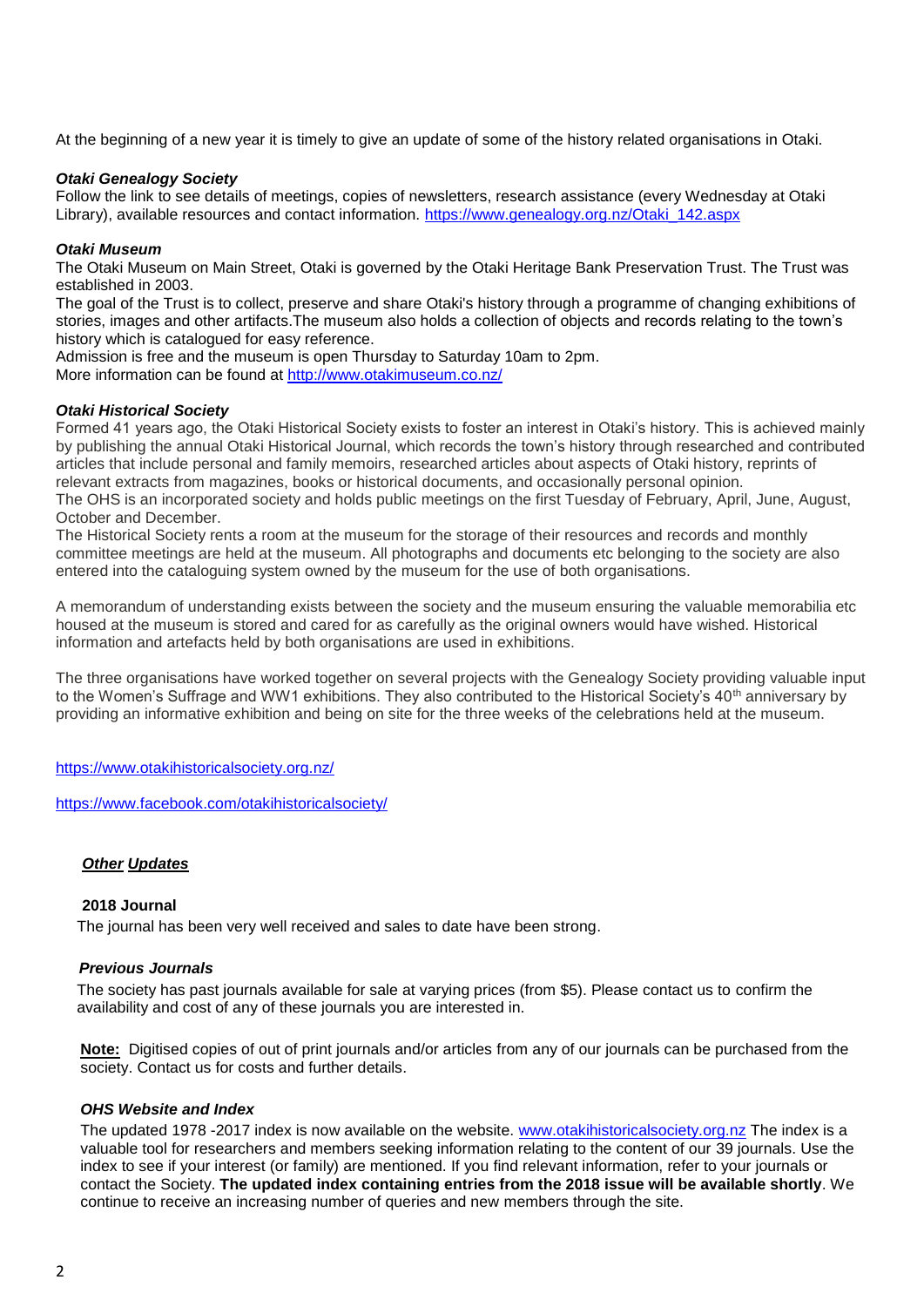# *OHS Facebook Page*

See our page for meeting information and other updates.

# *Correspondence*

Correspondence numbers continue to be steady and include requests for information, photographs and journals as well as business as usual.

# *Donations*

Thanks to Mr. Geoffrey Monks who contacted us through our facebook page with a query and then kindly donated a number of photographs relating to his time at the Feltham Childrens home

# *Museum*

The current exhibition at the museum is **"100 years: The most prepossessing building in the district"** celebrating the centenary of the museum building

| 'A M                      |
|---------------------------|
| <b>IISTORICAL SOCIETY</b> |
| keeping any history alive |



# *Public Meeting*

February 5 2019: Public meeting and open forum.

# *Some interesting dates taken from the Otaki History feature on OHS Website*

#### *1839 – 180 years ago*

 Tamihana Te Rauparaha, son of the great warrior, and his cousin, Matene te Whiwhi, travelled north to request a missionary for their district. Octavius Hadfield arrived in November 1839 and established a little church and school.

## *1849 – 170 years ago*

Death of Te Rauparaha.

## *1859 – 160 years ago*

The Catholic church of St Mary was built below and to the south of the hill of Pukekaraka.

## *1869 – 150 years ago*

A telegraph office opened in Rangiuru Road, later becoming a post office.

## *1899 – 120 years ago*

The Cottage Hospital opened, for the Wellington Hospital Board. Boer War began; Otaki sent a contingent in 1900.

## *1909 – 110 years ago*

 A new Maori Boys' College (sometimes called the Native College) and boarding house opened. Bank of New Zealand (BNZ) opened.

## *1919 – 100 years ago*

Rahui (Wellington Municipal Milk Department) dairy factory built. Otaki Branch of RSA formed.

## *1929 – 90 years ago*

 The sanatorium and hospital returned to the Palmerston North Hospital Board; the hospital now included a maternity ward.

## *1939 – 80 years ago*

 Beginning of World War II. Maori Boys' College was closed and buildings later used for a variety of purposes Including a ballroom and factory.

## *1959 – 60 years ago*

Otaki District High School (later Otaki College) opened.

## **198***9 – 30 years ago*

 Re-organisation of local government. Otaki Borough Council disappears and Otaki becomes part of Kapiti Coast District Council.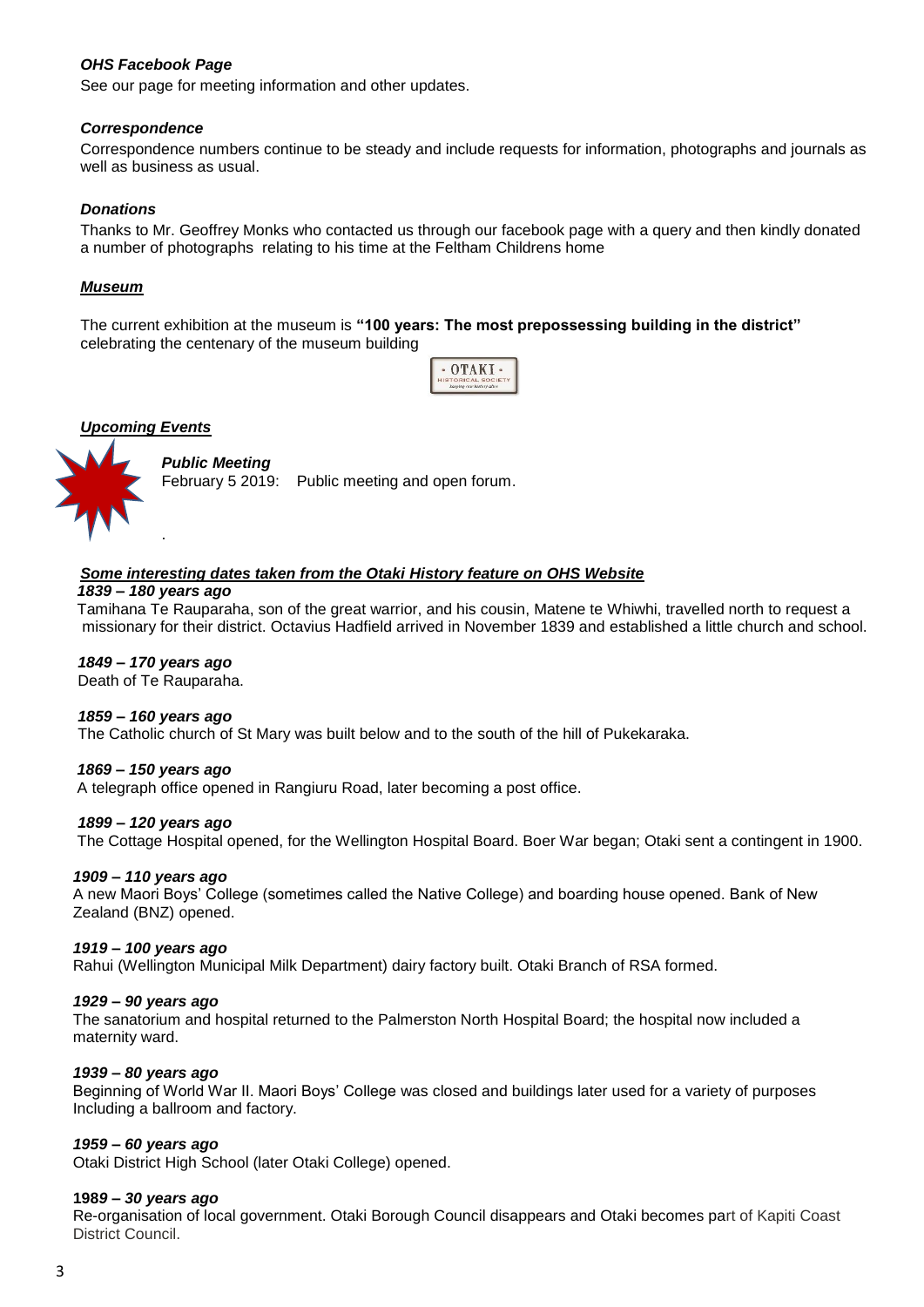| 1849 | New boarding establishments in Otaki were advertised by<br>Thomas Bevan and William Dodds<br>Pictured right: Telegraph Hotel                                                                                                                                                                                                                                                        |  |
|------|-------------------------------------------------------------------------------------------------------------------------------------------------------------------------------------------------------------------------------------------------------------------------------------------------------------------------------------------------------------------------------------|--|
| 1869 | Dr Featherston was in Otaki on Land Court business                                                                                                                                                                                                                                                                                                                                  |  |
| 1869 | A barn belonging to J Schulze burned down destroying<br>600 bushels of wheat and oats                                                                                                                                                                                                                                                                                               |  |
| 1869 | A man was executed in Wellington for the murder of a<br>Danish pedlar at the Waikawa creek                                                                                                                                                                                                                                                                                          |  |
|      | <b>Pictured right: Terrace Jail-Wellington</b>                                                                                                                                                                                                                                                                                                                                      |  |
| 1879 | Joseph Nugent, cook at the Telegraph Hotel was found dead<br>at the bottom of the stairs. He had fallen and suffered a broken<br>neck                                                                                                                                                                                                                                               |  |
| 1889 | Three men died after a rocket fell during a fireworks display on the balcony of<br>the Telegraph Hotel and tore up the road resulting in the men suffering<br>shrapnel like fatal injuries                                                                                                                                                                                          |  |
| 1899 | Mr J Cootes seven roomed house at Hautere was burned<br>whilst family was absent in Otaki. Lost were athletic trophies<br>and Maori memorabilia                                                                                                                                                                                                                                     |  |
|      | Pictured right: Hautere- Te Horo                                                                                                                                                                                                                                                                                                                                                    |  |
| 1899 | Approval granted by the Government to build the Whirokino<br>bridge over the Manawatu River and the Otaki. Also to extend<br>the telephone services to Otaki                                                                                                                                                                                                                        |  |
| 1869 | AJ Hadfield reported seeing a taniwha in a lake near Otaki.<br>There was great activity as many locals attempted to catch<br>the elusive creature.<br>(see following article, one of a number available on Papers Past)<br>https://paperspast.natlib.govt.nz/newspapers/ST18690210.2.15?query=otaki%20taniw<br>ha%20hadfield&start_date=01-01-1869&end_date=31-03-1869&snippet=true |  |
| 1909 | Local clergyman Rev C. Smith requested that all graves at Otaki<br>cemetery be dug east-west not north-south as was the current<br>practice<br>https://paperspast.natlib.govt.nz/newspapers/DOM19090316.2.60?query=otaki%20Re                                                                                                                                                       |  |
|      | v%20Smith&start_date=01-01-1909&end_date=31-03-1909&snippet=true<br><b>Pictured right: Otaki Public Cemetery</b>                                                                                                                                                                                                                                                                    |  |
|      |                                                                                                                                                                                                                                                                                                                                                                                     |  |
| 1909 | A party of four men including Percy Simcox were returning from<br>fishing when their boat capsized. Despite the presence of a shark<br>two women were able to save them                                                                                                                                                                                                             |  |
|      | https://paperspast.natlib.govt.nz/newspapers/EP19090208.2.87?query=boating%20ac<br>cident&start_date=01-01-1909&end_date=31-03-1909&snippet=true                                                                                                                                                                                                                                    |  |